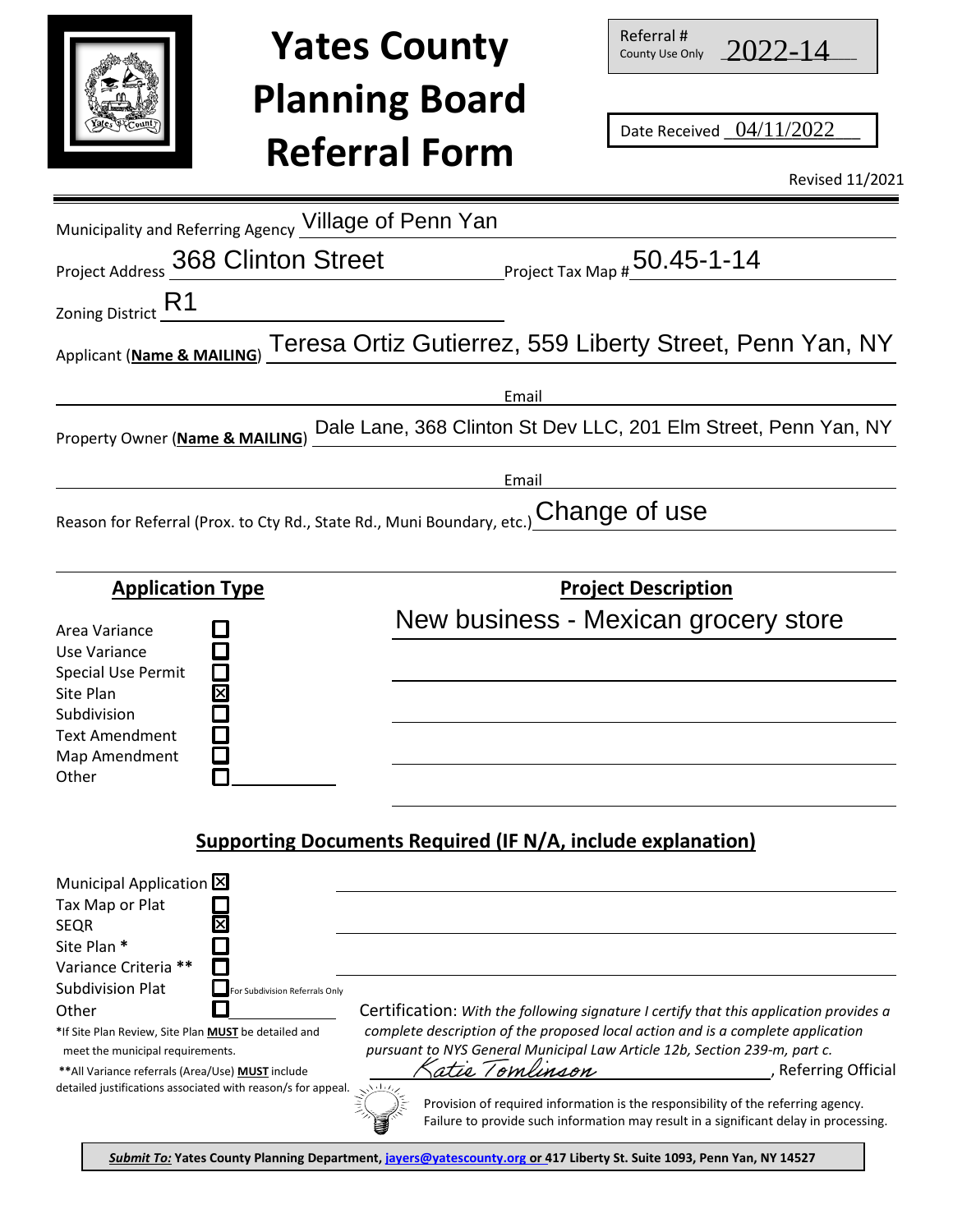### **Village of Penn Yan** Application for Site Plan Review

Planning Board meetings are held on the first Monday of the month at 7:00 PM in the Village Hall, 111 Elm Street.

The application submission deadline is the 1<sup>st</sup> Thursday of the previous month. Site plan approval usually takes two to three months.

> In the event, a regularly scheduled meeting is on a holiday, confirm the rescheduled date with the Planning Board secretary.

The application fee is \$100. All legal and engineering costs incurred by the Village of Penn Yan will be billed to the applicant. Fee and costs apply to all applications.

A member of the Planning Board can meet with you for a sketch plan conference prior to submitting a completed application, plan and fee.

Development in the Historic District that call for exterior alterations may require a Certificate of Appropriateness from the Historic Preservation Commission.

See Village Code 202-39.5 Site plan review procedures

 $\mathbf{L}$ 

 $\frac{1}{2}$ 

| Project Name: Abarrotes Ortiz Mexican Store              |  |
|----------------------------------------------------------|--|
| Project Address: 368 Clinton Street Penn Yan W14527      |  |
| Applicant Name: Tresa Ortiz Curtience                    |  |
| Email Address: <u>QDAYYDICS OFTIZ IYISA7</u> @ amail.com |  |
|                                                          |  |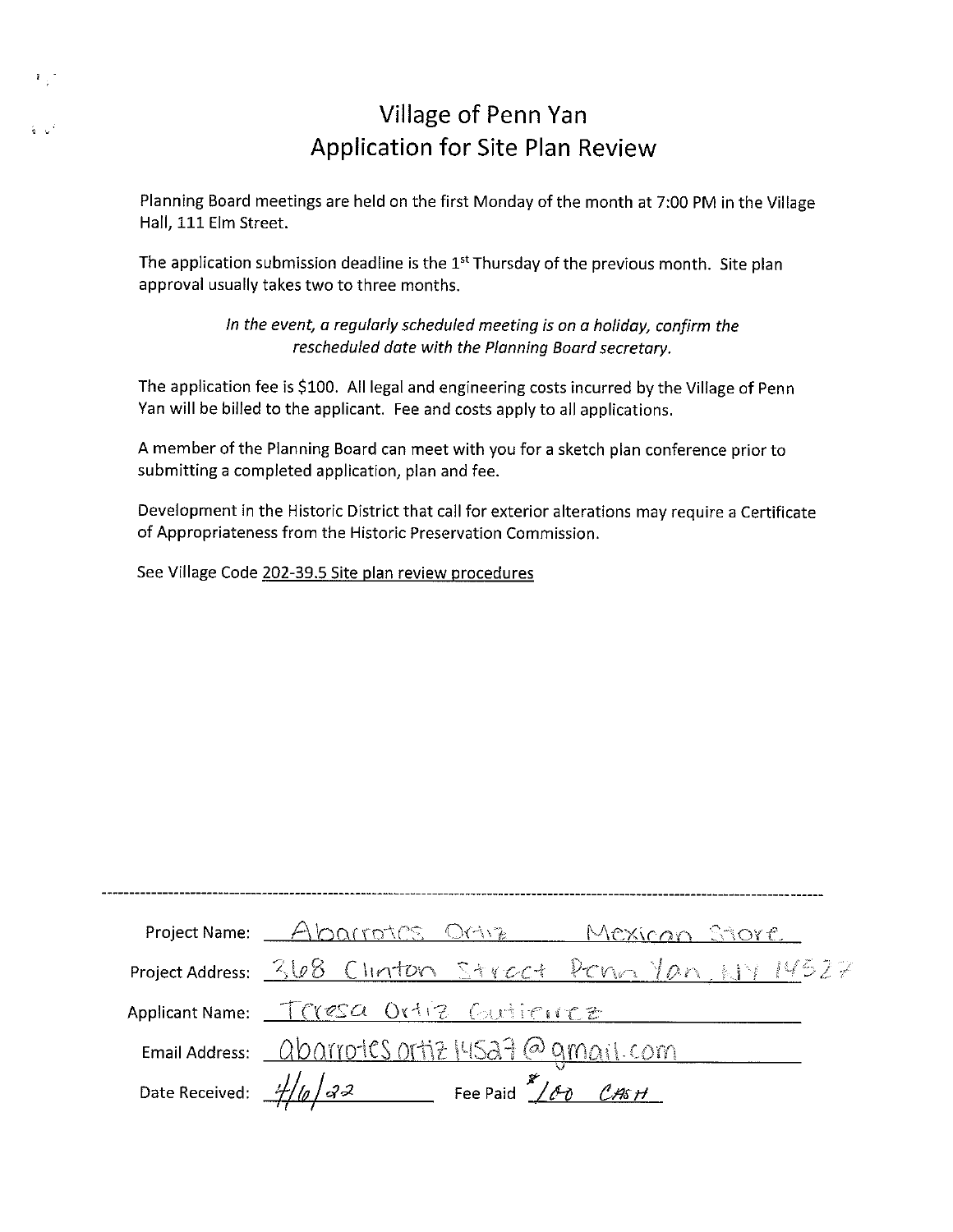## Village of Penn Yan Application for Site Plan Review

 $\epsilon \propto \epsilon$ 

 $\sqrt{s}$ 

|                                | Address: $368$ Cliviton Street Tax Map ID                                                       |
|--------------------------------|-------------------------------------------------------------------------------------------------|
| Zoned:                         | Historic District: Nes X No                                                                     |
| Name:                          |                                                                                                 |
| Description:                   | he project waited be to convert the current<br>10 Cation into a mini Mexican Graery stare.      |
| Applicant                      |                                                                                                 |
|                                | <u>Name: Illresa Ortiz Gutierrez</u>                                                            |
| Mailing Address:               | <u>559 Libertu Street Penn Yan NY 14527 - 1</u>                                                 |
| Phone Number:                  | $(315)$ 719-2554 [mail: 2001]                                                                   |
| <b>Property Owner</b>          |                                                                                                 |
|                                | Name: Dale Lane - 368 Clinton St Dev LLC                                                        |
|                                | Mailing Address: 201 Elm Street, Pennyan, Ny                                                    |
| Phone Number:                  |                                                                                                 |
|                                | Supply proof of consent from property owner for this proposed project.                          |
| <b>Engineer</b>                |                                                                                                 |
|                                |                                                                                                 |
|                                |                                                                                                 |
| Phone Number:                  |                                                                                                 |
| <b>Site Detail</b>             |                                                                                                 |
|                                | Parking Requirements, per Village Code ________                                                 |
|                                |                                                                                                 |
|                                |                                                                                                 |
| <b>Square footage</b>          |                                                                                                 |
| Building: ____________________ |                                                                                                 |
|                                |                                                                                                 |
|                                | Total Site sf: 300 ACYCS                                                                        |
|                                |                                                                                                 |
|                                | Do you plan to dedicate infrastructure facilities to the Village? ____ Yes $\sqrt{2}$ No        |
|                                | If yes, please refer to Penn Yan Design & Construction Standards Handbook for Land Development. |
|                                |                                                                                                 |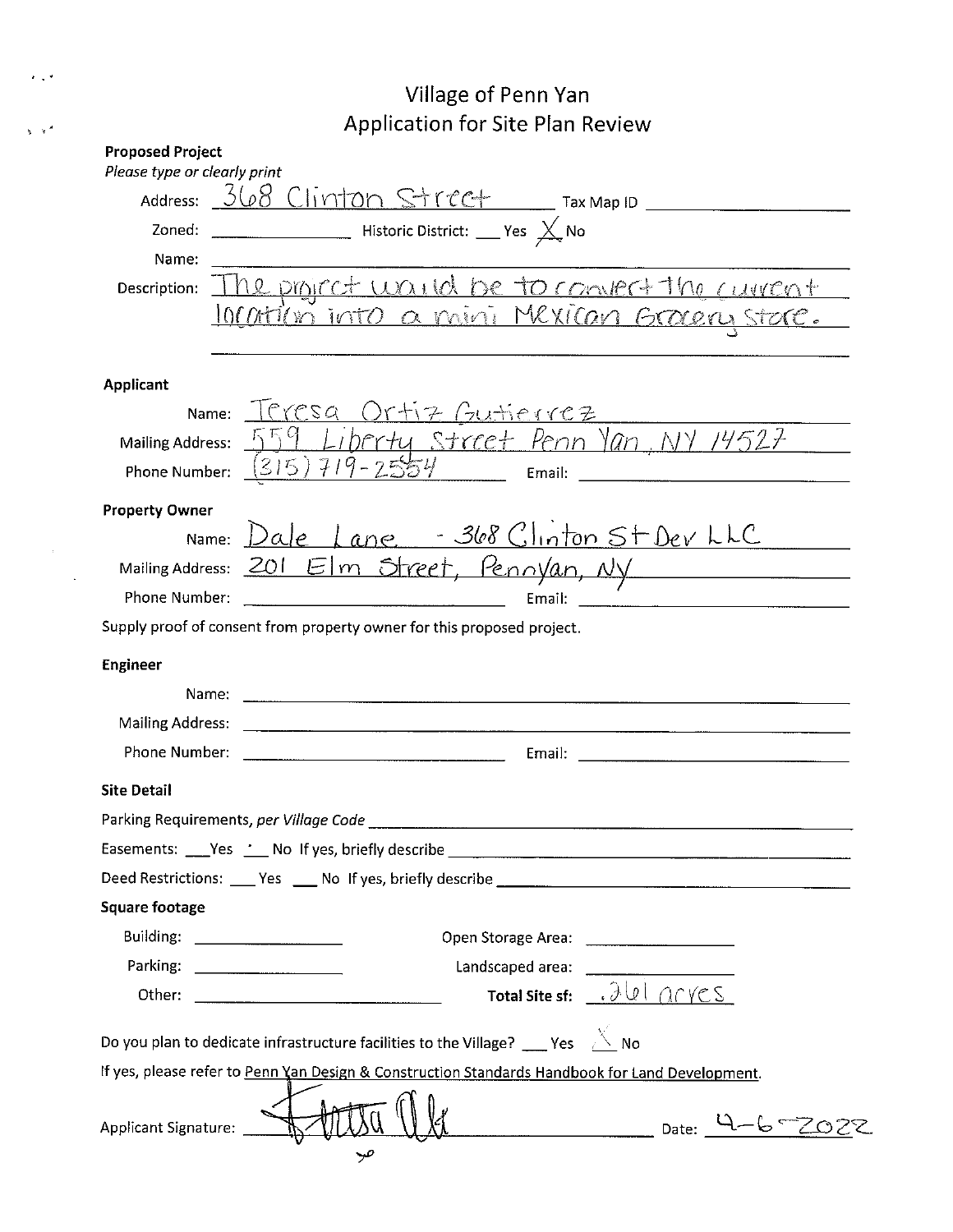#### Site Plan Review Checklist  $\rightarrow$  The plan should contain all of the following, attach notes if necessary.  $\leftarrow$

 $\sim$   $\sim$   $\sim$ 

 $\sqrt{2}$ 

|                                       | 1.  | PB                | ND.                | A site plan scaled to $1'' = 20'$ (or 40'). Sized to a maximum of 34" by 44".<br>$1^{\circ}$ = 30' |
|---------------------------------------|-----|-------------------|--------------------|----------------------------------------------------------------------------------------------------|
|                                       | 2.  | PB                | jes                | North arrow.                                                                                       |
|                                       | 3.  | CEO               | <u>yes</u>         | Property boundaries plotted to scale.                                                              |
|                                       | 4.  | CEO               |                    | $155'$ × $1010.38'$ × 125' × 61.25'<br>Site dimensions and setbacks.                               |
| $\mathcal{C}$                         | 5.  | CEO               |                    | The building location with first floor elevations noted.                                           |
|                                       | 6.  | CEO               | N/A                | Design and type of construction materials.                                                         |
|                                       | 7.  | <b>CEO</b>        | 202.43             | Parking lot details showing layout with spaces visibly marked, wheel stops,                        |
|                                       |     |                   |                    | Sufficient parking<br>calculations for required spaces.                                            |
| $\gamma$                              | 8.  | CEO               | 202.43             | Landscaping of at least 10% of the area useable for parking and for screening from                 |
|                                       |     |                   |                    | adjacent lots.                                                                                     |
|                                       | 9.  | <b>DPW</b>        | yes                | Adjacent roads with pavement, right of way and culvert details.                                    |
| $\frac{2}{3}$                         | 10. | <b>DPW</b>        | 202.47             | Proposed vehicular access with sight distances.                                                    |
|                                       | 11. | <b>FD</b>         | yes                | Existing buildings.                                                                                |
|                                       | 12. | <b>FD</b>         | AN/4               | Nearest fire hydrant and flow test details                                                         |
|                                       | 13. | MUB & PB          | N/A                | Electrical needs (load & voltage) and service location.                                            |
|                                       | 14. | <b>MUB</b>        | NQ                 | Energy distribution facilities (electrical, gas, solar).                                           |
|                                       | 15. | <b>MUB</b>        | $\tilde{\gamma}$ c | Existing water & sewer mains. Pre existing - no change to infrastructure                           |
| q                                     | 16. | MUB & PB          |                    | Location of water service and size. Water needs, including demand for water flow                   |
|                                       |     |                   |                    | (gallons per minutes).                                                                             |
|                                       | 17. | <b>MUB</b>        | $N/\hbar$          | Location of natural gas lines.                                                                     |
|                                       | 18. | MUB $N/\lambda$   | 202.52             | Existing easements and proposed utility or drainage easements.                                     |
|                                       | 19. | PB                | NÓ                 | A grading plan with existing and proposed grades.                                                  |
|                                       | 20. | PB                | NÓ                 | Existing land features such as creeks, springs, woods.                                             |
|                                       | 21. | $\eta/\ell$<br>PB | 202.42             | Pedestrian access.                                                                                 |
| $\boldsymbol{\gamma}$                 | 22. | PB<br>¥.          | 202.60             | Location of buffer areas.                                                                          |
|                                       | 23. | 付信<br>PB          | 202.60             | Proposed landscaping with details about species, spacing and heights.                              |
|                                       | 24. | PB<br>$y\in$      |                    | Exterior lighting with manufacturer's photometric details                                          |
|                                       | 25. | CEO               | 202.64             | Location, size and design of all exterior signs. Include lighting details for all lighted          |
|                                       |     |                   | not proponed.      | signs.                                                                                             |
| 9                                     | 26. | PB<br>$0\alpha$   |                    | A locator map using a 3" x 3" inset.                                                               |
| $\bullet$<br>$\overline{\mathcal{L}}$ | 27. | PB<br>us          |                    | A 3" x 5" block marked "For Village Use Only"                                                      |
|                                       | 28. | PB                | yes                | Completed SEAF (State Environmental Assessment Form) PART I only.                                  |
|                                       | 29. | PB                | with               | Engineer's seal, signature, date of plan and dates of revisions. no change to                      |
|                                       | 30. | PB                | N/A                | A color rendering of proposed buildings.                                                           |
|                                       | 31. | PB                | N/R                | Other items determined as result of sketch plan conference.                                        |
|                                       | 32. | PB                | $2 - 3$            | Present and anticipated future number of employees.                                                |
|                                       | 33. | PB                | N/A                | Project schedule and phases.                                                                       |
|                                       | 34. | PB                | Drellminary        | Status of other required permits.                                                                  |
|                                       | 35. | PB                |                    | Nine (9) copies of site plan and attachments AND one (1) pdf, if available                         |
|                                       | 36. | SWCD              | 202.50             | A storm water management plan with TR-55 hydrology calculations for the site for                   |
|                                       |     |                   |                    | the existing land use condition and the developed land use condition. Three (3)                    |
|                                       |     |                   |                    | existing infrastructure<br>copies.                                                                 |
|                                       | 37. | SWCD              | 202.50             | An erosion and sediment control plan for during and after construction with a                      |
|                                       |     |                   | M/V                |                                                                                                    |
|                                       |     | PB                |                    | maintenance plan.                                                                                  |
|                                       | 38. |                   | M/A                | Pollution control devices.                                                                         |

Revised site plans MUST HAVE all changes CLEARLY identified using clouds, symbols, notes or some other readily recognizable format.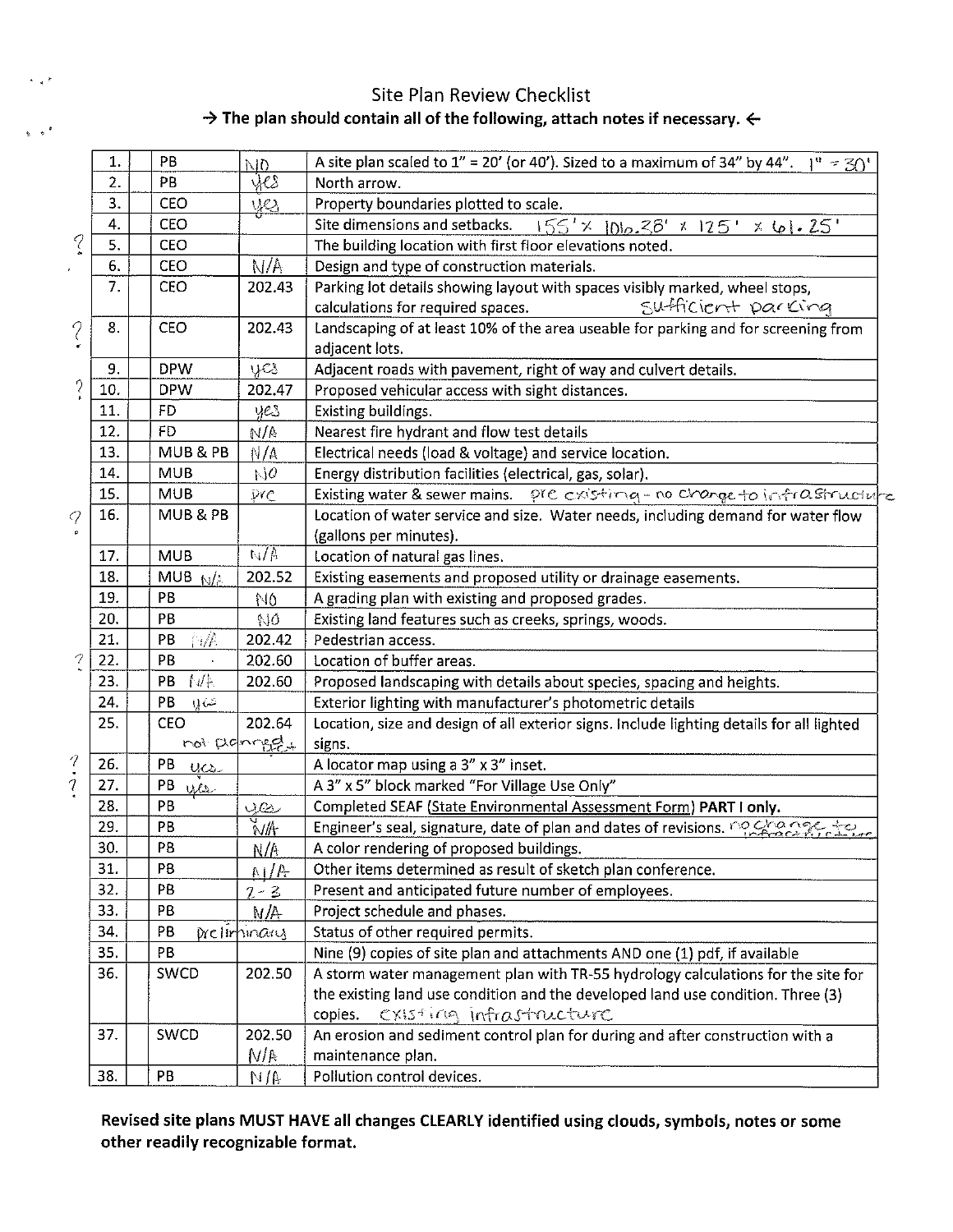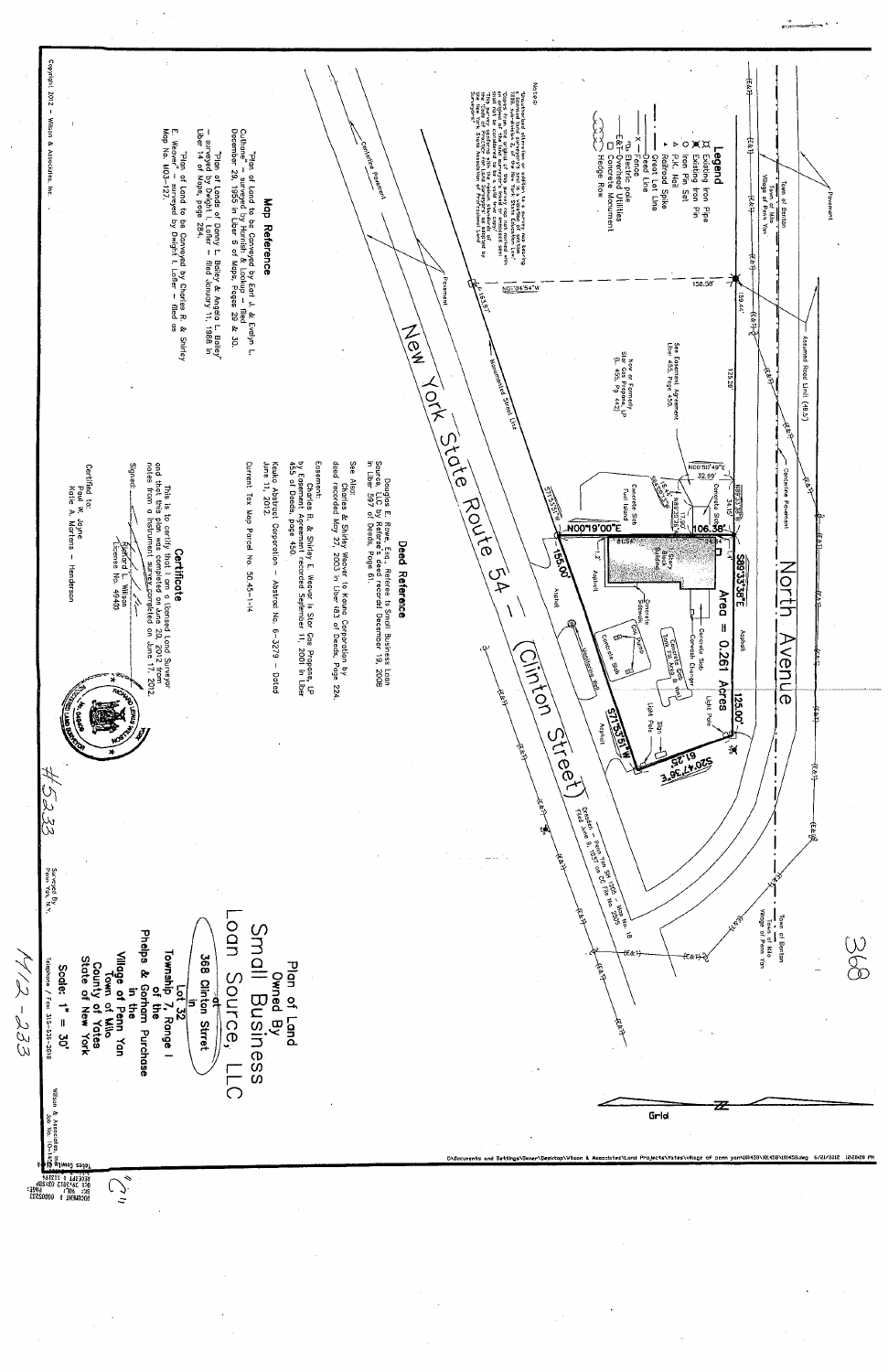#### **Short Environmental Assessment Form Part 1 - Project Information**

#### **Instructions for Completing**

ł,

 $\mathbf{v}_{\mathcal{A}}$ 

 $\bigcap_\delta$ 

 $\Delta$ 

Part 1 - Project Information. The applicant or project sponsor is responsible for the completion of Part 1. Responses become part of the application for approval or funding, are subject to public review, and may be subject to further verification. Complete Part 1 based on information currently available. If additional research or investigation would be needed to fully respond to any item, please answer as thoroughly as possible based on current information.

Complete all items in Part 1. You may also provide any additional information which you believe will be needed by or useful to the lead agency; attach additional pages as necessary to supplement any item.

| Part 1 - Project and Sponsor Information                                                                                                                                                                      |                         |             |  |  |
|---------------------------------------------------------------------------------------------------------------------------------------------------------------------------------------------------------------|-------------------------|-------------|--|--|
| Name of Action or Project:<br>Mexican Store<br>Abarrotes Ortiz                                                                                                                                                |                         |             |  |  |
| Project Location (describe, and attach a location map):                                                                                                                                                       |                         |             |  |  |
| <u>368 Clinton Street Pennylan NY 14527</u>                                                                                                                                                                   |                         |             |  |  |
| Brief Description of Proposed Action:                                                                                                                                                                         |                         |             |  |  |
|                                                                                                                                                                                                               |                         |             |  |  |
| Convert location into a mini mexican grocery store.<br>Maybe intile future add selling of food.                                                                                                               |                         |             |  |  |
| No changes to in infrastructure.                                                                                                                                                                              |                         |             |  |  |
| Name of Applicant or Sponsor:                                                                                                                                                                                 | Telephone: 315 719 2004 |             |  |  |
| Teresa Ortiz Gutierrez                                                                                                                                                                                        | E-Mail:                 |             |  |  |
| Address:                                                                                                                                                                                                      |                         |             |  |  |
| <u> 559 Liberty Street</u>                                                                                                                                                                                    |                         |             |  |  |
| City/PO:                                                                                                                                                                                                      | State:                  | Zip Code:   |  |  |
| <u> Peran You</u>                                                                                                                                                                                             | 一个小手。                   | 14.79.44    |  |  |
| 1. Does the proposed action only involve the legislative adoption of a plan, local law, ordinance,<br>administrative rule, or regulation?                                                                     |                         | NO.<br>YES  |  |  |
| If Yes, attach a narrative description of the intent of the proposed action and the environmental resources that<br>may be affected in the municipality and proceed to Part 2. If no, continue to question 2. |                         | $\Box$<br>X |  |  |
| 2. Does the proposed action require a permit, approval or funding from any other government Agency?<br>NO<br><b>YES</b>                                                                                       |                         |             |  |  |
| If Yes, list agency(s) name and permit or approval:                                                                                                                                                           |                         |             |  |  |
| 1 rue of Steve Departure of Economy proding                                                                                                                                                                   |                         | $\boxtimes$ |  |  |
| b. Total acreage to be physically disturbed?                                                                                                                                                                  | acres                   |             |  |  |
| c. Total acreage (project site and any contiguous properties) owned<br>or controlled by the applicant or project sponsor?                                                                                     | acres                   |             |  |  |
| Check all land uses that occur on, are adjoining or near the proposed action:<br>4.                                                                                                                           |                         |             |  |  |
| $\Box$ Industrial $\boxtimes'$ Commercial $\cancel{\boxtimes}$ Residential (suburban)<br>$\Box$ Urban $\Box$ Rural (non-agriculture)                                                                          |                         |             |  |  |
| Forest $\Box$ Agriculture<br>Aquatic $\Box$ Other(Specify):                                                                                                                                                   |                         |             |  |  |
| Parkland                                                                                                                                                                                                      |                         |             |  |  |
|                                                                                                                                                                                                               |                         |             |  |  |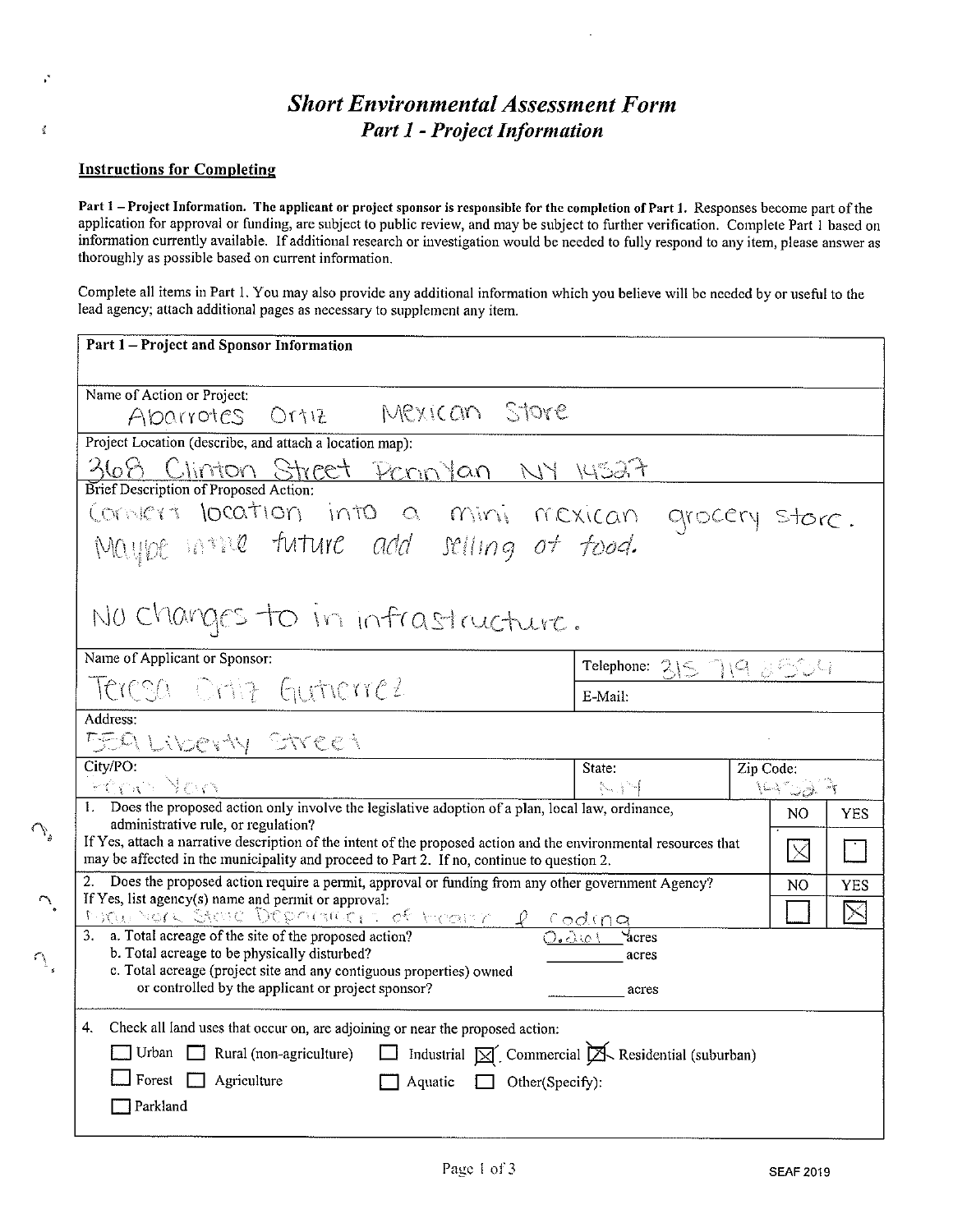| а.<br>$\bigcap$<br>b.<br>6.<br>7.<br>8.<br>a.<br>b.<br>c.<br>action?<br>9.<br>ø, |                                                                                                                                                                                                                                                                                                                                                                                                                                                                                                                                                                                                                                                                                                                                                                                                                                                                                                                                                                                                                                                                                                                                                                                                                                                                                                                                                                                                                                                                                                                                                                                                                                                                                                                                                                                                                                                                                                                                                                                                                                                                                                                                           | N <sub>O</sub><br>N <sub>O</sub><br>$\mathbb X$<br>N <sub>O</sub><br>N <sub>O</sub><br>N <sub>O</sub> |
|----------------------------------------------------------------------------------|-------------------------------------------------------------------------------------------------------------------------------------------------------------------------------------------------------------------------------------------------------------------------------------------------------------------------------------------------------------------------------------------------------------------------------------------------------------------------------------------------------------------------------------------------------------------------------------------------------------------------------------------------------------------------------------------------------------------------------------------------------------------------------------------------------------------------------------------------------------------------------------------------------------------------------------------------------------------------------------------------------------------------------------------------------------------------------------------------------------------------------------------------------------------------------------------------------------------------------------------------------------------------------------------------------------------------------------------------------------------------------------------------------------------------------------------------------------------------------------------------------------------------------------------------------------------------------------------------------------------------------------------------------------------------------------------------------------------------------------------------------------------------------------------------------------------------------------------------------------------------------------------------------------------------------------------------------------------------------------------------------------------------------------------------------------------------------------------------------------------------------------------|-------------------------------------------------------------------------------------------------------|
|                                                                                  |                                                                                                                                                                                                                                                                                                                                                                                                                                                                                                                                                                                                                                                                                                                                                                                                                                                                                                                                                                                                                                                                                                                                                                                                                                                                                                                                                                                                                                                                                                                                                                                                                                                                                                                                                                                                                                                                                                                                                                                                                                                                                                                                           |                                                                                                       |
|                                                                                  |                                                                                                                                                                                                                                                                                                                                                                                                                                                                                                                                                                                                                                                                                                                                                                                                                                                                                                                                                                                                                                                                                                                                                                                                                                                                                                                                                                                                                                                                                                                                                                                                                                                                                                                                                                                                                                                                                                                                                                                                                                                                                                                                           |                                                                                                       |
|                                                                                  |                                                                                                                                                                                                                                                                                                                                                                                                                                                                                                                                                                                                                                                                                                                                                                                                                                                                                                                                                                                                                                                                                                                                                                                                                                                                                                                                                                                                                                                                                                                                                                                                                                                                                                                                                                                                                                                                                                                                                                                                                                                                                                                                           |                                                                                                       |
|                                                                                  | Is the proposed action,<br>N <sub>O</sub><br>A permitted use under the zoning regulations?<br>Consistent with the adopted comprehensive plan?<br>Is the proposed action consistent with the predominant character of the existing built or natural landscape?<br>Is the site of the proposed action located in, or does it adjoin, a state listed Critical Environmental Area?<br>Will the proposed action result in a substantial increase in traffic above present levels?<br>Are public transportation services available at or near the site of the proposed action?<br>Are any pedestrian accommodations or bicycle routes available on or near the site of the proposed<br>Does the proposed action meet or exceed the state energy code requirements?<br>If the proposed action will exceed requirements, describe design features and technologies:<br>10. Will the proposed action connect to an existing public/private water supply?<br>If No, describe method for providing potable water:<br>11. Will the proposed action connect to existing wastewater utilities?<br>If No, describe method for providing wastewater treatment:<br>12. a. Does the project site contain, or is it substantially contiguous to, a building, archaeological site, or district<br>which is listed on the National or State Register of Historic Places, or that has been determined by the<br>Commissioner of the NYS Office of Parks, Recreation and Historic Preservation to be eligible for listing on the<br>b. Is the project site, or any portion of it, located in or adjacent to an area designated as sensitive for<br>archaeological sites on the NY State Historic Preservation Office (SHPO) archaeological site inventory?<br>13. a. Does any portion of the site of the proposed action, or lands adjoining the proposed action, contain<br>wetlands or other waterbodies regulated by a federal, state or local agency?<br>b. Would the proposed action physically alter, or encroach into, any existing wetland or waterbody?<br>If Yes, identify the wetland or waterbody and extent of alterations in square feet or acres: |                                                                                                       |
|                                                                                  |                                                                                                                                                                                                                                                                                                                                                                                                                                                                                                                                                                                                                                                                                                                                                                                                                                                                                                                                                                                                                                                                                                                                                                                                                                                                                                                                                                                                                                                                                                                                                                                                                                                                                                                                                                                                                                                                                                                                                                                                                                                                                                                                           |                                                                                                       |
|                                                                                  |                                                                                                                                                                                                                                                                                                                                                                                                                                                                                                                                                                                                                                                                                                                                                                                                                                                                                                                                                                                                                                                                                                                                                                                                                                                                                                                                                                                                                                                                                                                                                                                                                                                                                                                                                                                                                                                                                                                                                                                                                                                                                                                                           |                                                                                                       |
|                                                                                  |                                                                                                                                                                                                                                                                                                                                                                                                                                                                                                                                                                                                                                                                                                                                                                                                                                                                                                                                                                                                                                                                                                                                                                                                                                                                                                                                                                                                                                                                                                                                                                                                                                                                                                                                                                                                                                                                                                                                                                                                                                                                                                                                           |                                                                                                       |
|                                                                                  |                                                                                                                                                                                                                                                                                                                                                                                                                                                                                                                                                                                                                                                                                                                                                                                                                                                                                                                                                                                                                                                                                                                                                                                                                                                                                                                                                                                                                                                                                                                                                                                                                                                                                                                                                                                                                                                                                                                                                                                                                                                                                                                                           |                                                                                                       |
|                                                                                  |                                                                                                                                                                                                                                                                                                                                                                                                                                                                                                                                                                                                                                                                                                                                                                                                                                                                                                                                                                                                                                                                                                                                                                                                                                                                                                                                                                                                                                                                                                                                                                                                                                                                                                                                                                                                                                                                                                                                                                                                                                                                                                                                           |                                                                                                       |
|                                                                                  |                                                                                                                                                                                                                                                                                                                                                                                                                                                                                                                                                                                                                                                                                                                                                                                                                                                                                                                                                                                                                                                                                                                                                                                                                                                                                                                                                                                                                                                                                                                                                                                                                                                                                                                                                                                                                                                                                                                                                                                                                                                                                                                                           |                                                                                                       |
|                                                                                  |                                                                                                                                                                                                                                                                                                                                                                                                                                                                                                                                                                                                                                                                                                                                                                                                                                                                                                                                                                                                                                                                                                                                                                                                                                                                                                                                                                                                                                                                                                                                                                                                                                                                                                                                                                                                                                                                                                                                                                                                                                                                                                                                           |                                                                                                       |
|                                                                                  |                                                                                                                                                                                                                                                                                                                                                                                                                                                                                                                                                                                                                                                                                                                                                                                                                                                                                                                                                                                                                                                                                                                                                                                                                                                                                                                                                                                                                                                                                                                                                                                                                                                                                                                                                                                                                                                                                                                                                                                                                                                                                                                                           |                                                                                                       |
|                                                                                  |                                                                                                                                                                                                                                                                                                                                                                                                                                                                                                                                                                                                                                                                                                                                                                                                                                                                                                                                                                                                                                                                                                                                                                                                                                                                                                                                                                                                                                                                                                                                                                                                                                                                                                                                                                                                                                                                                                                                                                                                                                                                                                                                           | N <sub>O</sub>                                                                                        |
|                                                                                  |                                                                                                                                                                                                                                                                                                                                                                                                                                                                                                                                                                                                                                                                                                                                                                                                                                                                                                                                                                                                                                                                                                                                                                                                                                                                                                                                                                                                                                                                                                                                                                                                                                                                                                                                                                                                                                                                                                                                                                                                                                                                                                                                           |                                                                                                       |
|                                                                                  |                                                                                                                                                                                                                                                                                                                                                                                                                                                                                                                                                                                                                                                                                                                                                                                                                                                                                                                                                                                                                                                                                                                                                                                                                                                                                                                                                                                                                                                                                                                                                                                                                                                                                                                                                                                                                                                                                                                                                                                                                                                                                                                                           | N <sub>O</sub>                                                                                        |
| State Register of Historic Places?                                               |                                                                                                                                                                                                                                                                                                                                                                                                                                                                                                                                                                                                                                                                                                                                                                                                                                                                                                                                                                                                                                                                                                                                                                                                                                                                                                                                                                                                                                                                                                                                                                                                                                                                                                                                                                                                                                                                                                                                                                                                                                                                                                                                           |                                                                                                       |
|                                                                                  |                                                                                                                                                                                                                                                                                                                                                                                                                                                                                                                                                                                                                                                                                                                                                                                                                                                                                                                                                                                                                                                                                                                                                                                                                                                                                                                                                                                                                                                                                                                                                                                                                                                                                                                                                                                                                                                                                                                                                                                                                                                                                                                                           |                                                                                                       |
|                                                                                  |                                                                                                                                                                                                                                                                                                                                                                                                                                                                                                                                                                                                                                                                                                                                                                                                                                                                                                                                                                                                                                                                                                                                                                                                                                                                                                                                                                                                                                                                                                                                                                                                                                                                                                                                                                                                                                                                                                                                                                                                                                                                                                                                           | N <sub>O</sub>                                                                                        |
|                                                                                  |                                                                                                                                                                                                                                                                                                                                                                                                                                                                                                                                                                                                                                                                                                                                                                                                                                                                                                                                                                                                                                                                                                                                                                                                                                                                                                                                                                                                                                                                                                                                                                                                                                                                                                                                                                                                                                                                                                                                                                                                                                                                                                                                           |                                                                                                       |
|                                                                                  |                                                                                                                                                                                                                                                                                                                                                                                                                                                                                                                                                                                                                                                                                                                                                                                                                                                                                                                                                                                                                                                                                                                                                                                                                                                                                                                                                                                                                                                                                                                                                                                                                                                                                                                                                                                                                                                                                                                                                                                                                                                                                                                                           |                                                                                                       |

Page 2 of 3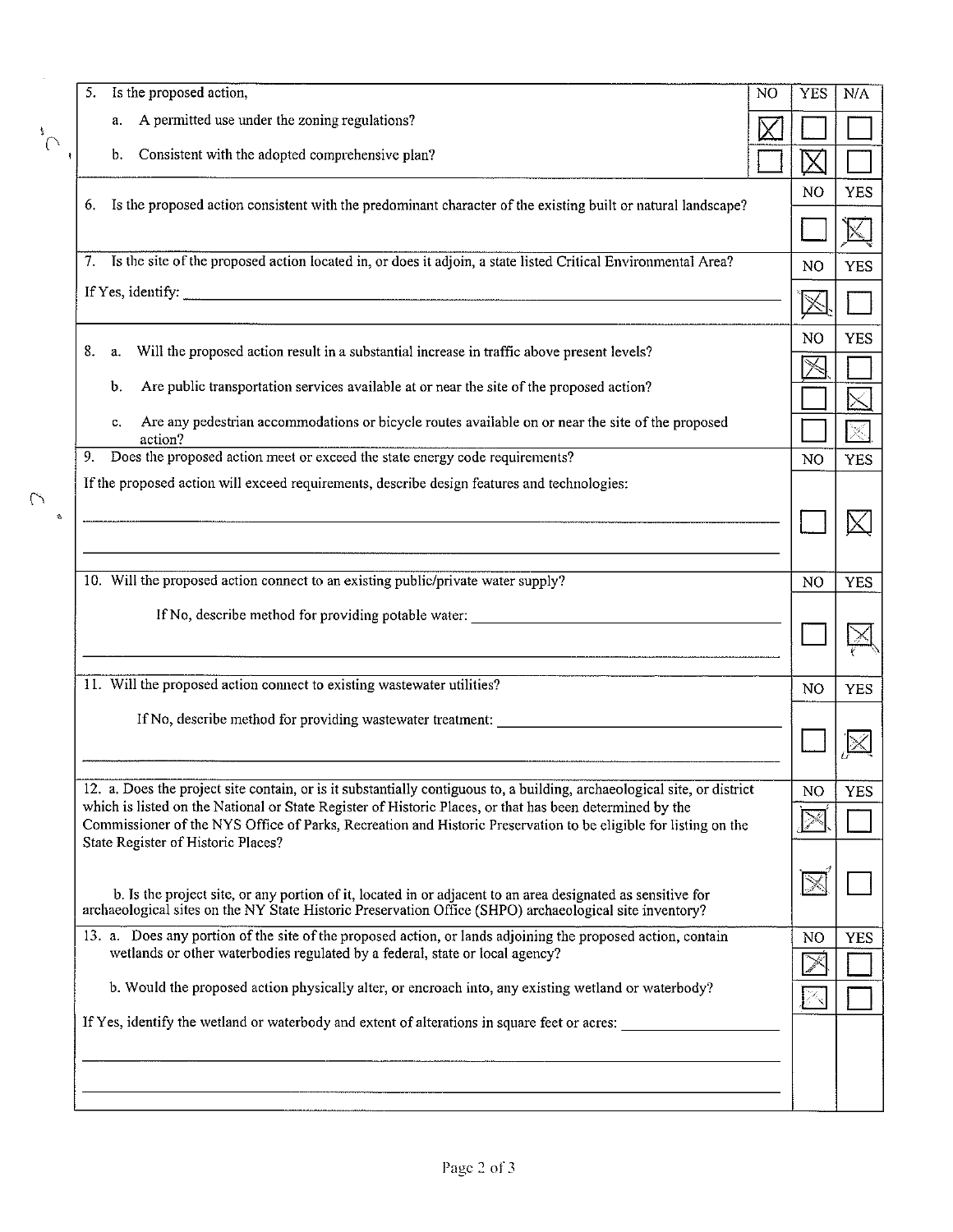| 14. Identify the typical habitat types that occur on, or are likely to be found on the project site. Check all that apply:                                                                                                                                                |                |            |
|---------------------------------------------------------------------------------------------------------------------------------------------------------------------------------------------------------------------------------------------------------------------------|----------------|------------|
| $\Box$ Shoreline $\Box$ Forest $\Box$ Agricultural/grasslands $\Box$ Early mid-successional                                                                                                                                                                               |                |            |
| $\Box$ Wetland<br>$\Box$ Urban $\Box$ Suburban                                                                                                                                                                                                                            |                |            |
| 15. Does the site of the proposed action contain any species of animal, or associated habitats, listed by the State or                                                                                                                                                    | N <sub>O</sub> | <b>YES</b> |
| Federal government as threatened or endangered?                                                                                                                                                                                                                           |                |            |
| 16. Is the project site located in the 100-year flood plan?                                                                                                                                                                                                               | N <sub>O</sub> | <b>YES</b> |
|                                                                                                                                                                                                                                                                           | $\mathbb X$    |            |
| 17. Will the proposed action create storm water discharge, either from point or non-point sources?                                                                                                                                                                        | NO             | <b>YES</b> |
| If Yes,                                                                                                                                                                                                                                                                   |                |            |
| a. Will storm water discharges flow to adjacent properties?                                                                                                                                                                                                               | ⋉              |            |
| b. Will storm water discharges be directed to established conveyance systems (runoff and storm drains)?<br>If Yes, briefly describe:                                                                                                                                      |                |            |
|                                                                                                                                                                                                                                                                           |                |            |
|                                                                                                                                                                                                                                                                           |                |            |
| 18. Does the proposed action include construction or other activities that would result in the impoundment of water                                                                                                                                                       | N <sub>O</sub> | <b>YES</b> |
| or other liquids (e.g., retention pond, waste lagoon, dam)?                                                                                                                                                                                                               |                |            |
|                                                                                                                                                                                                                                                                           | $\geq$         |            |
| 19. Has the site of the proposed action or an adjoining property been the location of an active or closed solid waste<br>management facility?                                                                                                                             | N <sub>O</sub> | <b>YES</b> |
| If Yes, describe: $\frac{1}{2}$ describe: $\frac{1}{2}$ describe: $\frac{1}{2}$ describe: $\frac{1}{2}$ describe: $\frac{1}{2}$ describe: $\frac{1}{2}$ describe: $\frac{1}{2}$ describe: $\frac{1}{2}$ describe: $\frac{1}{2}$ describe: $\frac{1}{2}$ describe: $\frac$ |                |            |
|                                                                                                                                                                                                                                                                           |                |            |
| 20. Has the site of the proposed action or an adjoining property been the subject of remediation (ongoing or<br>completed) for hazardous waste?                                                                                                                           | N <sub>O</sub> | <b>YES</b> |
|                                                                                                                                                                                                                                                                           |                |            |
|                                                                                                                                                                                                                                                                           |                |            |
| I CERTIFY THAT THE INFORMATION PROVIDED ABOVE IS TRUE AND ACCURATE TO THE BEST OF                                                                                                                                                                                         |                |            |
| <b>MY KNOWLEDGE</b>                                                                                                                                                                                                                                                       |                |            |
| $\ell$ S $\alpha$<br>Applicant/sponsor/mame:                                                                                                                                                                                                                              |                |            |
| Ortiz-Gutierrez. Date: 4-6-2022<br>Signature: $\square$<br>Title:                                                                                                                                                                                                         |                |            |

Z

**PRINT FORM** 

 $\bar{\mathcal{A}}$ 

 $\varphi$ 

 $\frac{1}{3}$